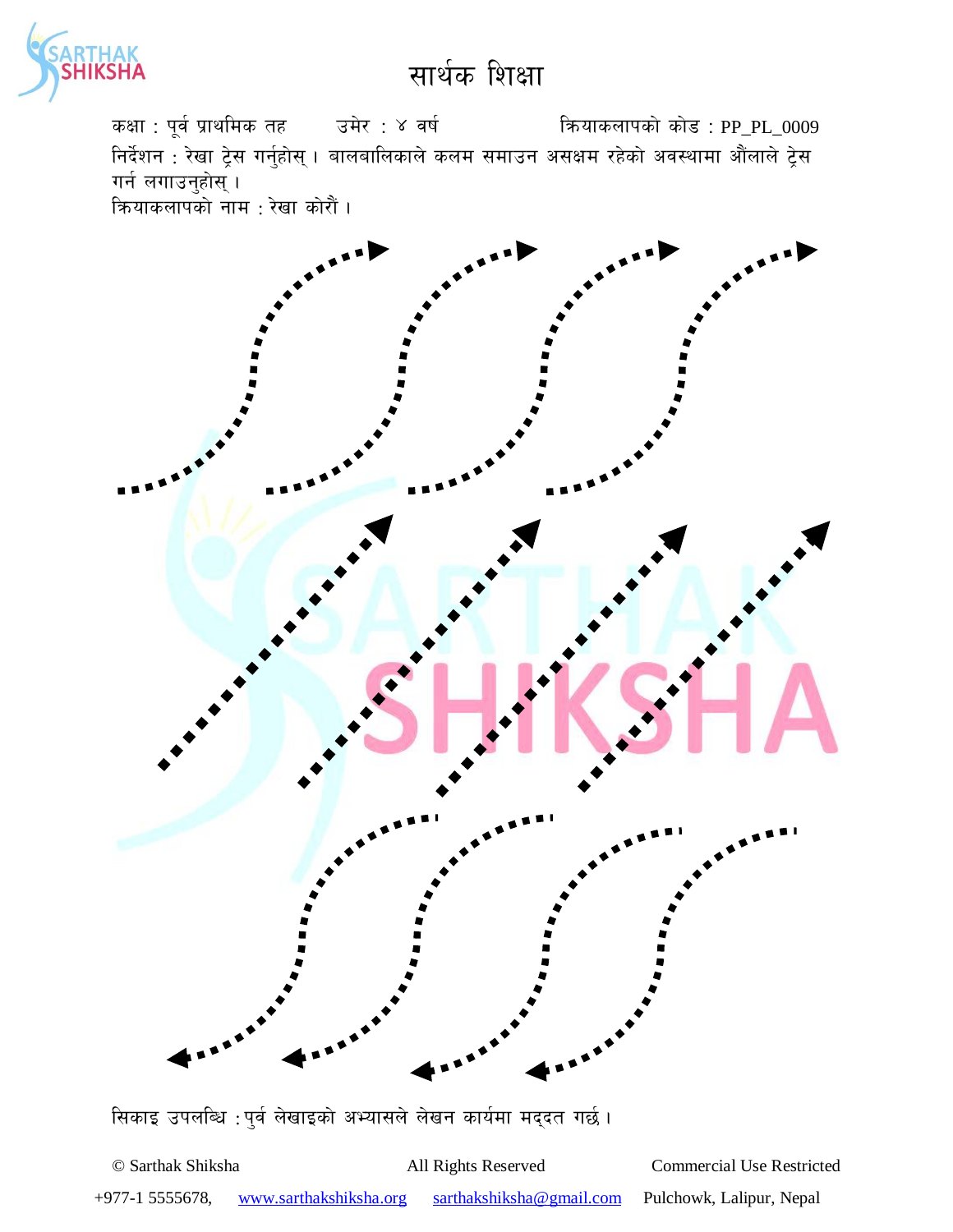

कक्षा : पूर्व प्राथमिक तह जिसे : ४ वर्ष स्वाद्या कथा कोड़ : PP\_PL\_0010 निर्देशन : रेखा ट्रेस गर्नुहोस् । बालबालिकाले कलम समाउन असक्षम रहेको अवस्थामा औंलाले ट्रेस गर्न लगाउनुहोस् $\,$ । कियाकलापको नाम : रेखा कोरौं ।



सिकाइ उपलब्धि : पुर्व लेखाइको अभ्यासले लेखन कार्यमा मद्दत गर्छ।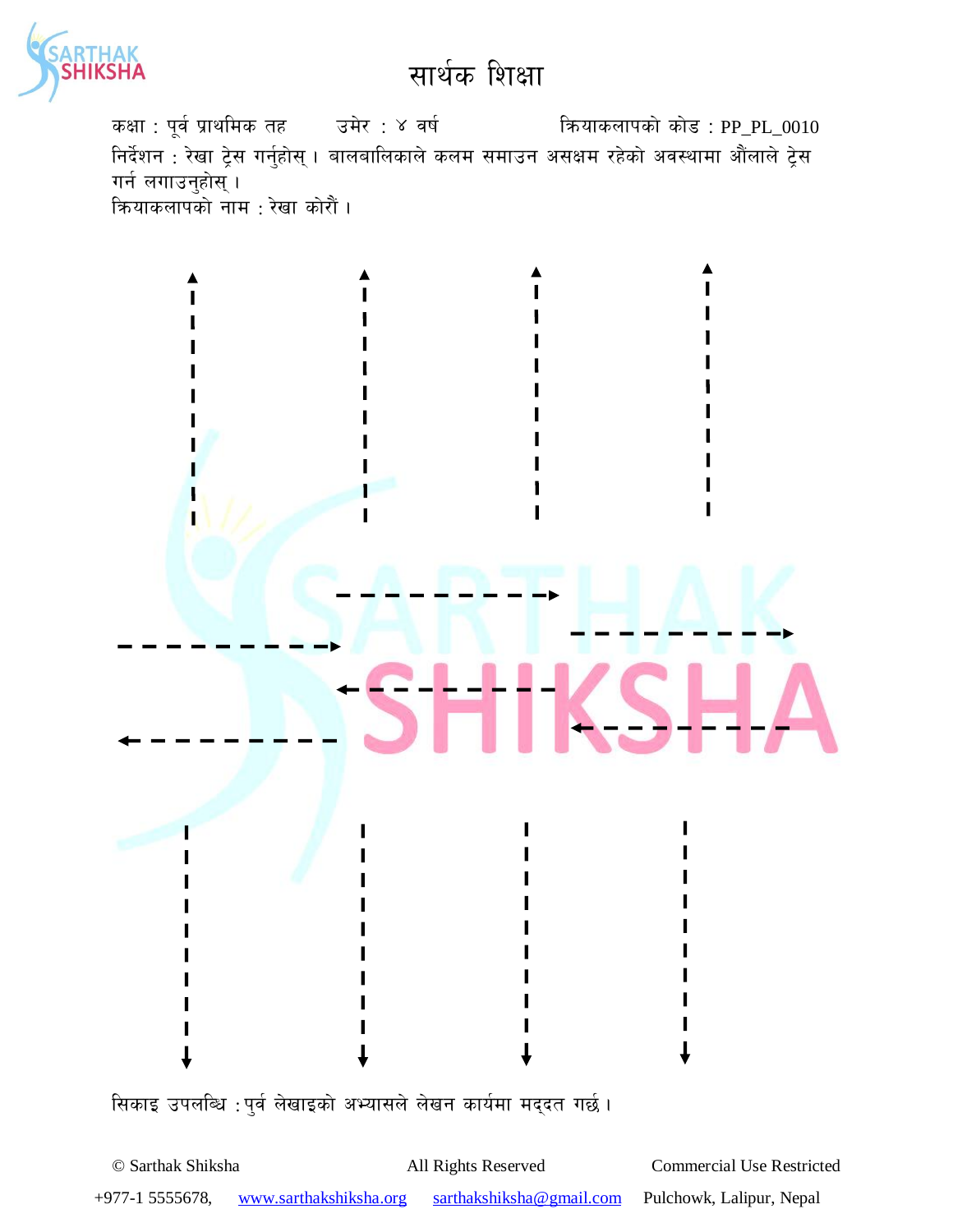

कक्षा : पूर्व प्राथमिक तह जिसेर : ४ वर्ष स्वास्था को को को उपानी को से प्रार्थी को से प्रार्थी को से अपनी को स निर्देशन : रेखा ट्रेस गर्नुहोस् । बालबालिकाले कलम समाउन असक्षम रहेको अवस्थामा औंलाले ट्रेस गर्न लगाउनुहोस् $\,$ । कियाकलापको नाम : रेखा कोरौं ।



सिकाइ उपलब्धि : पुर्व लेखाइको अभ्यासले लेखन कार्यमा मद्दत गर्छ।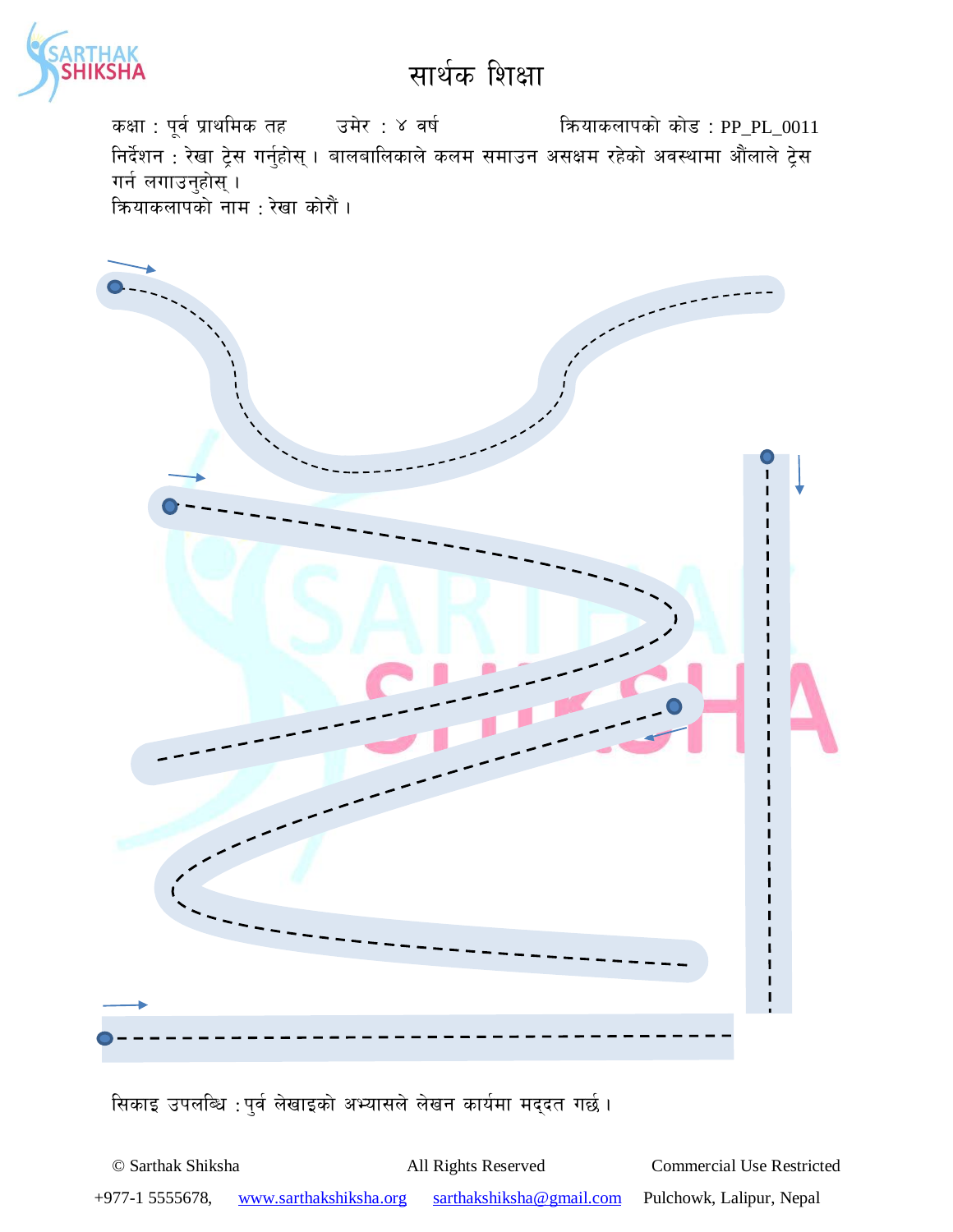

कक्षा : पूर्व प्राथमिक तह जिसेर : ४ वर्ष स्वाद्या को को को उपानी को से को सम्राट 2012 निर्देशन : रेखा ट्रेस गर्नुहोस् । बालबालिकाले कलम समाउन असक्षम रहेको अवस्थामा औंलाले ट्रेस गर्न लगाउनुहोस् $\vert$ । कियाकलापको नाम : रेखा कोरौं ।



सिकाइ उपलब्धि : पुर्व लेखाइको अभ्यासले लेखन कार्यमा मद्दत गर्छ।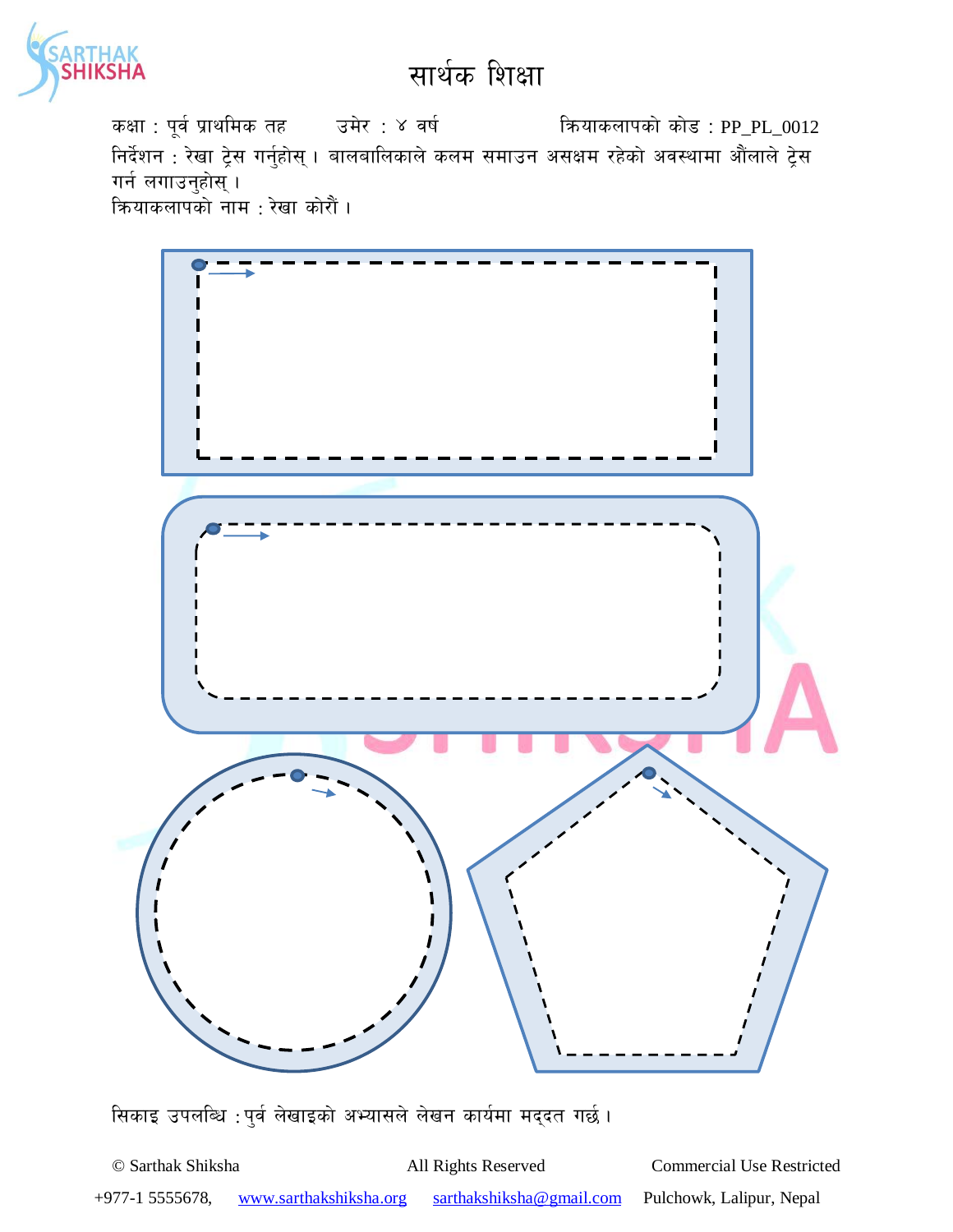

कक्षा : पूर्व प्राथमिक तह उमेर : ४ वर्ष कियाकलापको कोड : PP\_PL\_0013 निर्देशन : कलम ट्रेस गर्नुहोस् र आफुलाई मन पर्ने रङ भर्नुहोस् ।<br>क्रियाकलापको नाम : कलम कोरौं र रङ भरौं ।



सिकाइ उपलब्धि : पुर्व लेखाइको अभ्यासले लेखन कार्यमा मद्दत गर्छ।